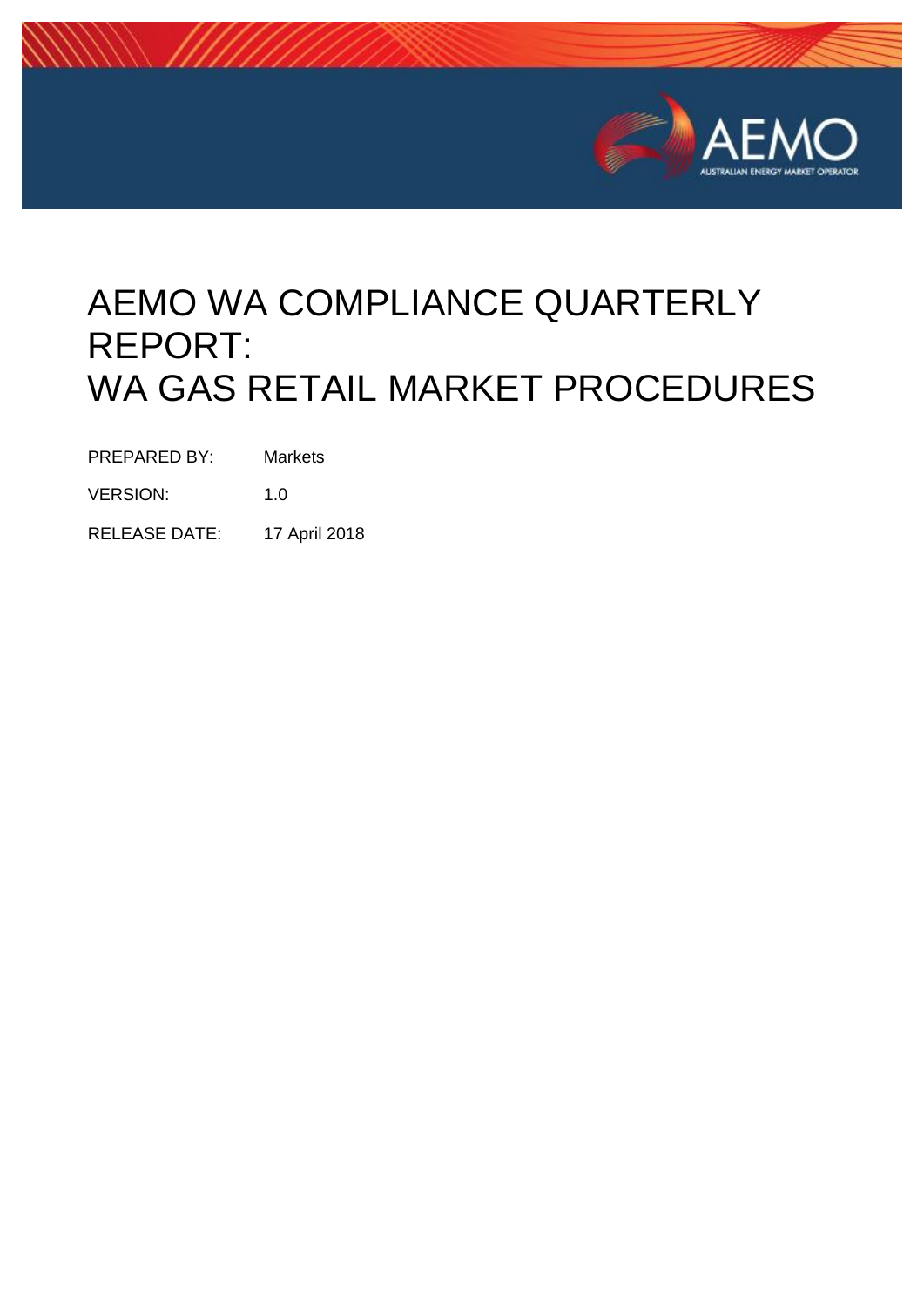### **Introduction**

#### Role of AEMO

Chapter 6 of the WA Retail Market Procedures ("Procedures") deals with Compliance and Interpretation and places a number of obligations on AEMO. AEMO's role under Chapter 6 of the Procedures are primarily to:

- create a Compliance Panel and support that panel<sup>1</sup>; and
- make determinations on whether to refer Procedure compliance and interpretation matters to the Compliance Panel.

The Compliance Panel makes all decisions under Chapter 6, except that it has delegated authority to AEMO make determinations on whether a Procedure breach is material<sup>2</sup>.

#### Purpose

This report includes all the immaterial breaches identified in the last quarter, i.e. between January and March 2018. There was no breach referred to the Economic Regulation Authority ("ERA") or had material impact on any other market participants, the market as a whole, or end use customers<sup>3</sup>.

 $2$  Clause 343(3) of the Procedures.

-

 $1$  The Compliance Panel has established the "WA Gas Retail Market Compliance Panel Guidelines" to set out its governance and administrative arrangements, as required by clause 338 of the Procedures. The WA Gas Retail Market Compliance Panel Guidelines are available on the AEMO website (www.aemo.com.au), and should be read in conjunction with the WA Gas Retail Market Compliance Guidelines (AEMO).

 $3$  Any breaches that were referred to the Economic Regulation Authority ("ERA") or had material impact on any other market participants, the market as a whole, or end use customers are reported separately and are included as a line item in this report for completeness.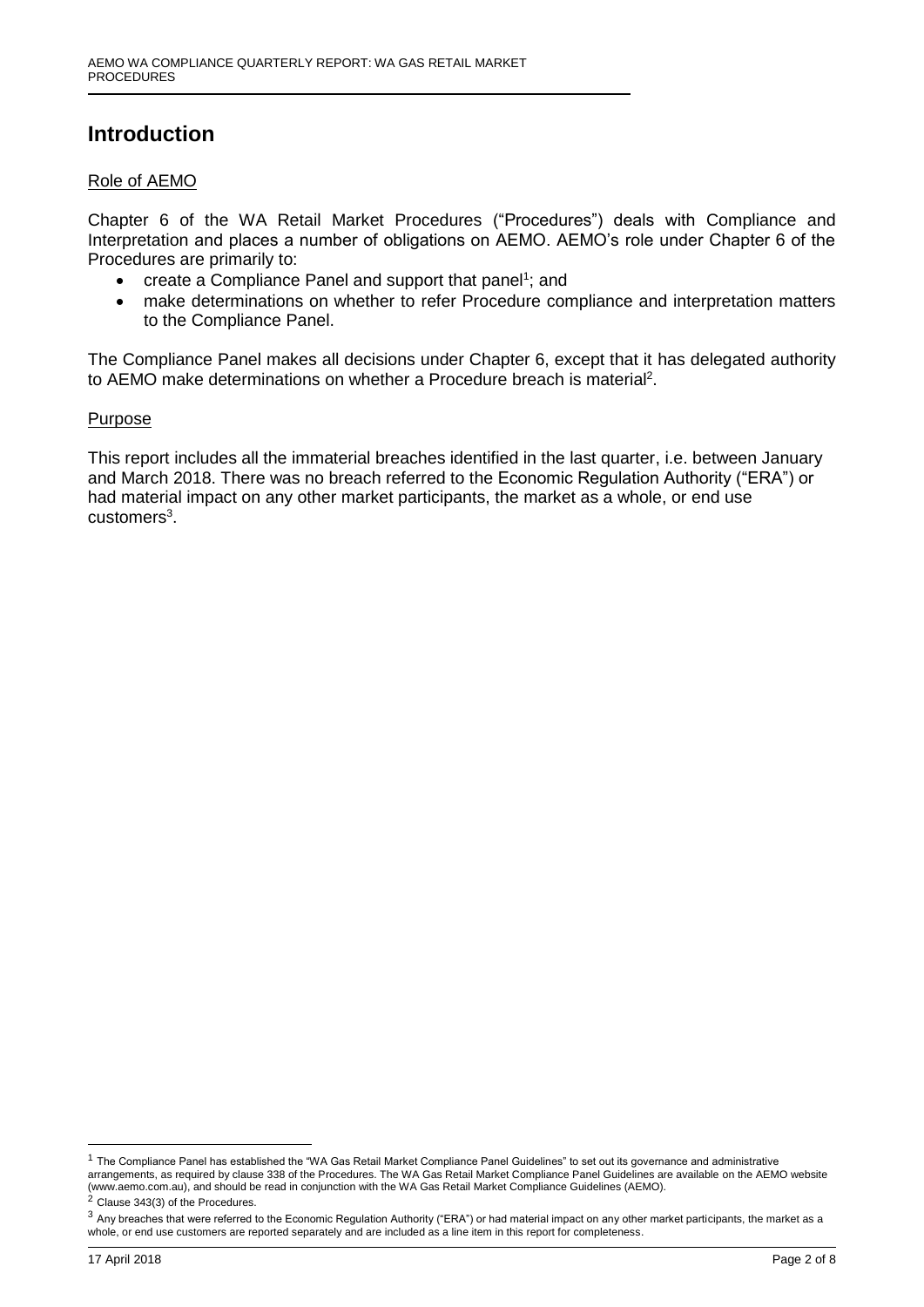

## **Quarterly Report – Immaterial Breaches**

| Date of<br>breach       | <b>AEMO/Market</b><br><b>Participant</b> | <b>Procedures</b><br>clause                                        | <b>Summary</b>                                                                                                                                                                                                                                                                                                                                                                                                                                                                                                                                                                                                                                                                                                                                                                                                                                                                                                                                                                                                                                                                                                                                                                                                                                                                                                                                                                                                                                                                                                                                                                                                                                        | <b>Decision</b>                                                                                                                                                                                                                                                                                                                                                                                                                                                                                                                                                                                                                                                                                                                                                                                                                                                                                                                                                                                                                                                                                                                                                                                                                                                                                                                                                                                   |
|-------------------------|------------------------------------------|--------------------------------------------------------------------|-------------------------------------------------------------------------------------------------------------------------------------------------------------------------------------------------------------------------------------------------------------------------------------------------------------------------------------------------------------------------------------------------------------------------------------------------------------------------------------------------------------------------------------------------------------------------------------------------------------------------------------------------------------------------------------------------------------------------------------------------------------------------------------------------------------------------------------------------------------------------------------------------------------------------------------------------------------------------------------------------------------------------------------------------------------------------------------------------------------------------------------------------------------------------------------------------------------------------------------------------------------------------------------------------------------------------------------------------------------------------------------------------------------------------------------------------------------------------------------------------------------------------------------------------------------------------------------------------------------------------------------------------------|---------------------------------------------------------------------------------------------------------------------------------------------------------------------------------------------------------------------------------------------------------------------------------------------------------------------------------------------------------------------------------------------------------------------------------------------------------------------------------------------------------------------------------------------------------------------------------------------------------------------------------------------------------------------------------------------------------------------------------------------------------------------------------------------------------------------------------------------------------------------------------------------------------------------------------------------------------------------------------------------------------------------------------------------------------------------------------------------------------------------------------------------------------------------------------------------------------------------------------------------------------------------------------------------------------------------------------------------------------------------------------------------------|
| $\overline{21}/11/2017$ | <b>AGL Sales Pty</b><br>Ltd              | Clause 178(b) of<br>the WA Retail<br>Market<br>Procedures<br>(RMP) | Description<br>On 21/11/2017, AGL Sales Pty Ltd (AGL) arranged<br>for a customer transfer for a site in the Geraldton<br>area. On 22/11/2017, AGL was alerted by AEMO<br>that they were responsible for a customer on the<br>Geraldton sub-network where AGL was unable to<br>procure injections to meet the customer's<br>withdrawals. AGL commenced investigations and<br>could not identify the MIRN in question and<br>requested AEMO to provide the MIRN details. Once<br>the MIRN was identified, AGL was able to<br>investigate and understand the cause of the<br>problem.<br>AGL investigated the issue, engaged with the other<br>participants and arranged for an error correction to<br>reverse the customer transfer returning the site to<br>the previous Retailer.<br>AGL understands the customer has two properties<br>(Geraldton and Nedlands) and provided the MIRN<br>for the Geraldton property at the same time as the<br>Nedlands property. The AGL Sales Agent allocated<br>the MIRN of the Geraldton property to the Nedlands<br>property, which is in the AGL sales area for this<br>period. AGL does not have access to a full MIRN<br>listing for the WA Gas Retail Market and the AGL<br>Sales Agent did not undertake a MIRN discovery as<br>a MIRN was provided. AGL then submitted a<br>customer transfer request for the MIRN provided by<br>the customer to the market. AGL had implemented a<br>block on transferring MIRNs located within the<br>Geraldton postcode in their system. However, this<br>MIRN was not associated with the Geraldton<br>postcode and so the AGL system did not block the<br>transfer. | Immaterial<br>On 06/03/2018, AEMO requested participants to<br>provide their feedback on this breach by 20/03/2018.<br>AEMO received feedback from Alinta Energy (Alinta)<br>and Kleenheat:<br>Alinta noted the lengthy delay in resolving the<br>$\bullet$<br>transfer error and urges AGL to ensure further<br>transfer errors are resolved in a timelier<br>manner. Alinta also noted that the GMI to<br>implement the Complete MIRN Listing for the<br>WA Gas Retail Market is yet to be discussed<br>in detail by the Procedure Change Committee<br>and therefore Retailers should ensure that<br>current processes are in place such that they<br>can comply with the WA RMP.<br>Kleenheat noted the time taken AGL to<br>$\bullet$<br>resolve the issue seems unreasonably long.<br>Kleenheat also commented that the Complete<br>MIRN Listing is currently unavailable to<br>Retailers in the WA Gas Retail Market and in<br>its absence, transfer errors can be avoided by<br>MIRN Discovery. AGL's procedures should be<br>updated to adapt to the WA Gas Retail Market<br>which the absence of the Complete MIRN<br>Listing to avoid such occurrence in the future.<br>After having regard to the other matters in clause<br>329(1) of the WA RMP, AEMO has determined that<br>the breach was not material and resolved. AEMO to<br>take no further action in relation to this matter. |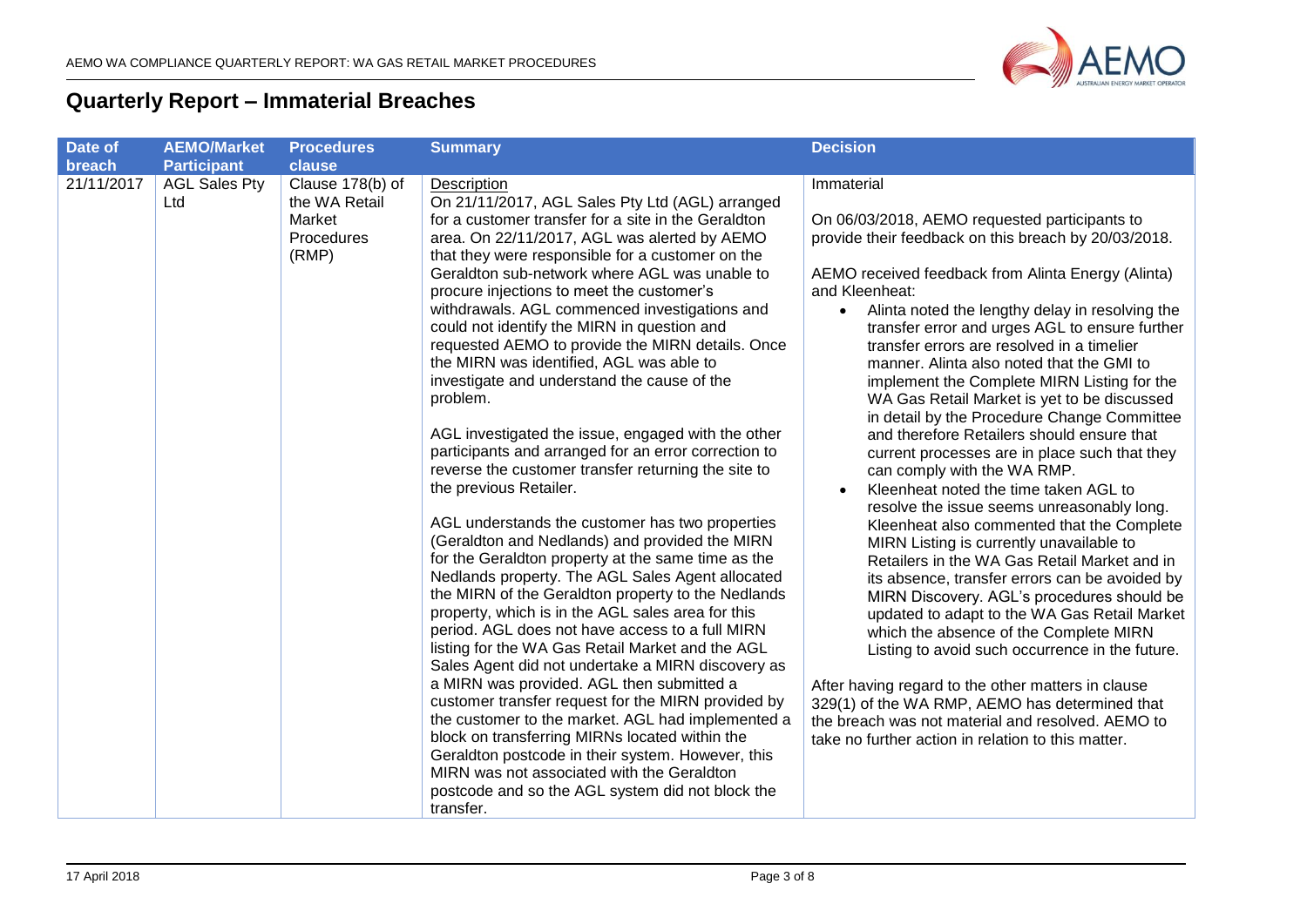

|  | This appears to be a breach of clause 178(b) of the<br>WA RMP by AGL.                                                                                                                                                                                                                                                                                                                                                                                                                                                                                                                                                                                                                                                                                                                 |  |
|--|---------------------------------------------------------------------------------------------------------------------------------------------------------------------------------------------------------------------------------------------------------------------------------------------------------------------------------------------------------------------------------------------------------------------------------------------------------------------------------------------------------------------------------------------------------------------------------------------------------------------------------------------------------------------------------------------------------------------------------------------------------------------------------------|--|
|  | There has been some minimal impact to the Pipeline<br>Operators and the previous Retailer as a result of<br>identifying the transfer error. However, these minor<br>issues should have been resolved when the error<br>correction was processed.                                                                                                                                                                                                                                                                                                                                                                                                                                                                                                                                      |  |
|  | Cause<br>This incident was due to AGL transferred a customer<br>in the Geraldton sub-network where AGL was unable<br>to procure injections to meet the customer's<br>withdrawals.                                                                                                                                                                                                                                                                                                                                                                                                                                                                                                                                                                                                     |  |
|  | Actions<br>Once the transfer error had been identified, AGL<br>started taking steps to reverse the error. In<br>December 2017, AGL has engaged multiple<br>participants to determine the previous FRO of the<br>site. On 02/01/2018, ATCO advised AGL the<br>previous FRO of the site. AGL then notified the<br>previous FRO of the site to implement an error<br>correction to return the site to them. On 10/02/2018,<br>the previous FRO of the site responded to AGL and<br>an error correction was raised on the day to return<br>the site to them. The error correction completed on<br>13/02/2018 and the site returned to the previous<br>FRO effective 21/11/2017. AGL contacted the<br>customer informing them that the site has been<br>returned to the previous Retailer. |  |
|  | AGL has submitted a Gas Market Issue (GMI) to<br>implement the full MIRN Listing for the WA Gas<br>Retail Market.                                                                                                                                                                                                                                                                                                                                                                                                                                                                                                                                                                                                                                                                     |  |
|  | Feedback has been provided to the AGL's<br>operational teams and AGL will reinforce the use of<br>MIRN Discovery. AGL also noted that the delays in<br>resolving the transfer error should be substantially                                                                                                                                                                                                                                                                                                                                                                                                                                                                                                                                                                           |  |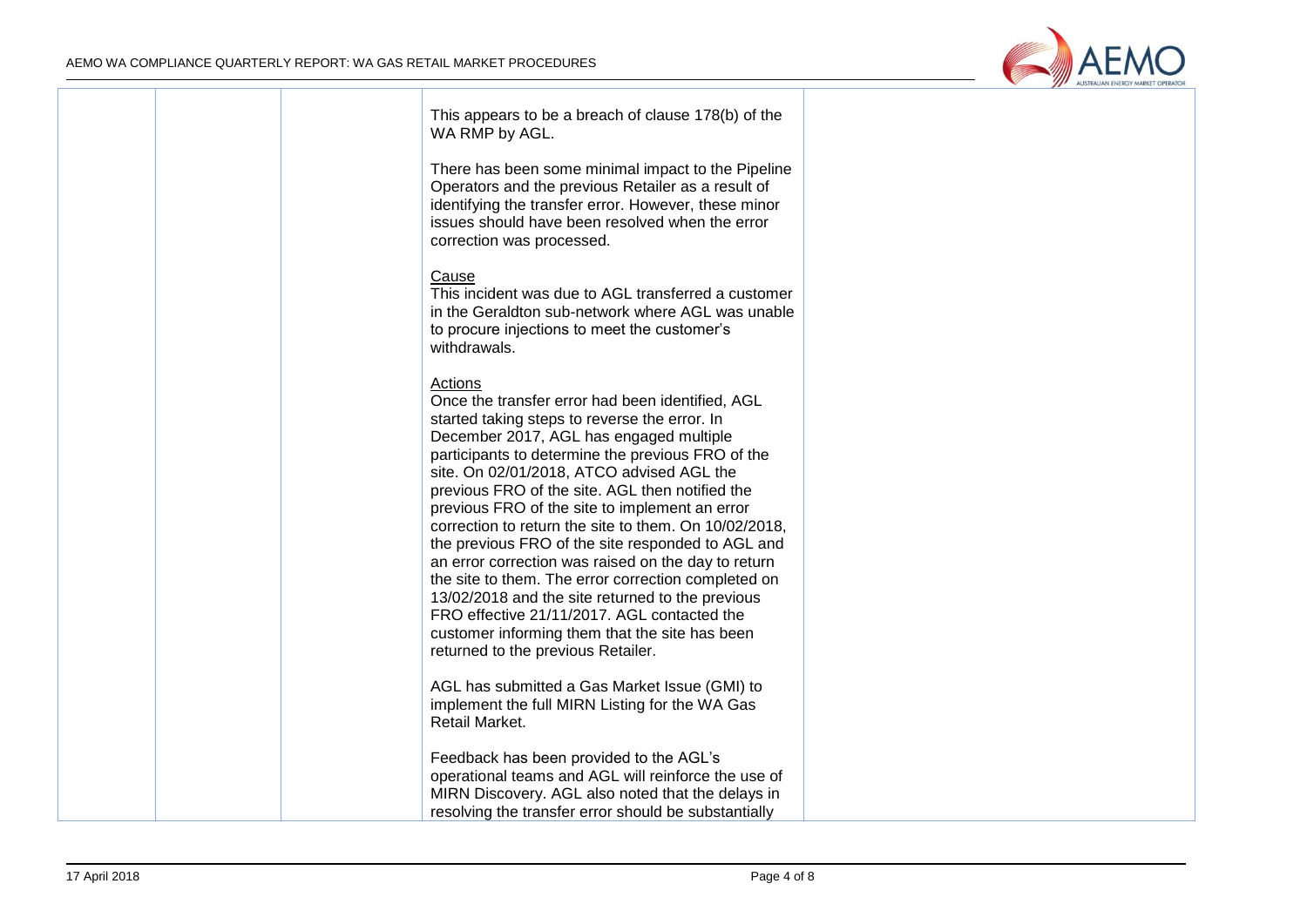

|            |             |                                                                                          | reduced when the WA Gas Retail Market<br>implements the change in winning/losing Retailer<br>being shown in the transfer request transaction.                                                                                                                                                                                                                                        |                                                                                                                                                                                                                 |
|------------|-------------|------------------------------------------------------------------------------------------|--------------------------------------------------------------------------------------------------------------------------------------------------------------------------------------------------------------------------------------------------------------------------------------------------------------------------------------------------------------------------------------|-----------------------------------------------------------------------------------------------------------------------------------------------------------------------------------------------------------------|
| 11/01/2018 | <b>AEMO</b> | Clause 98(d) and<br>$100(2)(d)$ of the<br><b>WA Retail Market</b><br>Procedures<br>(RMP) | <b>Description</b><br>On 11/01/2018, 527 Transfer Confirmation<br>Notification (TFR-CONF-NOTIF) transactions<br>breached the transaction acknowledgement time of<br>270 minutes for medium priority transactions by 25<br>minutes.                                                                                                                                                   | Immaterial<br>On 23/01/2018, AEMO requested participants to<br>provide their feedback on this breach by 06/02/2018.<br>AGL and Agora Retail confirmed that there was no<br>impact.                              |
|            |             |                                                                                          | This caused a non-compliance with the WA RMP<br>relating to immediately notifying the relevant parties<br>of a pending transfer request.                                                                                                                                                                                                                                             | After having regard to the other matters in clause<br>329(1) of the WA RMP, AEMO has determined that<br>the breach was not material and resolved. AEMO to<br>take no further action in relation to this matter. |
|            |             |                                                                                          | The definition of 'immediately' references clause<br>11(1) of the WA RMP. Clause 11(1)(a) of the WA<br>RMP references section 2.5.5 of the "FRC B2M-B2B<br>Hub System Specifications" which specifies that all<br>medium priority transactions shall be acknowledged<br>within 270 minutes.                                                                                          |                                                                                                                                                                                                                 |
|            |             |                                                                                          | Cause<br>This incident was due to the database connection<br>pool used by the application that processes AseXML<br>transactions became exhausted as a result of a large<br>number of incoming messages being allocated<br>connections from the database connection pool. This<br>prevented the allocation of the database connections<br>to the processing of the outgoing messages. |                                                                                                                                                                                                                 |
|            |             |                                                                                          | Actions<br>AEMO increased the database connection pool<br>count and restarted the application and services.<br>Incoming and outgoing transactions were processed<br>normally after the restart.                                                                                                                                                                                      |                                                                                                                                                                                                                 |
|            |             |                                                                                          | AEMO investigated the cause of the exhaustion of<br>the database connection pool and implemented a<br>number of changes to the configuration of the<br>gateway application and database to address the<br>connection exhaustion issues. AEMO will monitor                                                                                                                            |                                                                                                                                                                                                                 |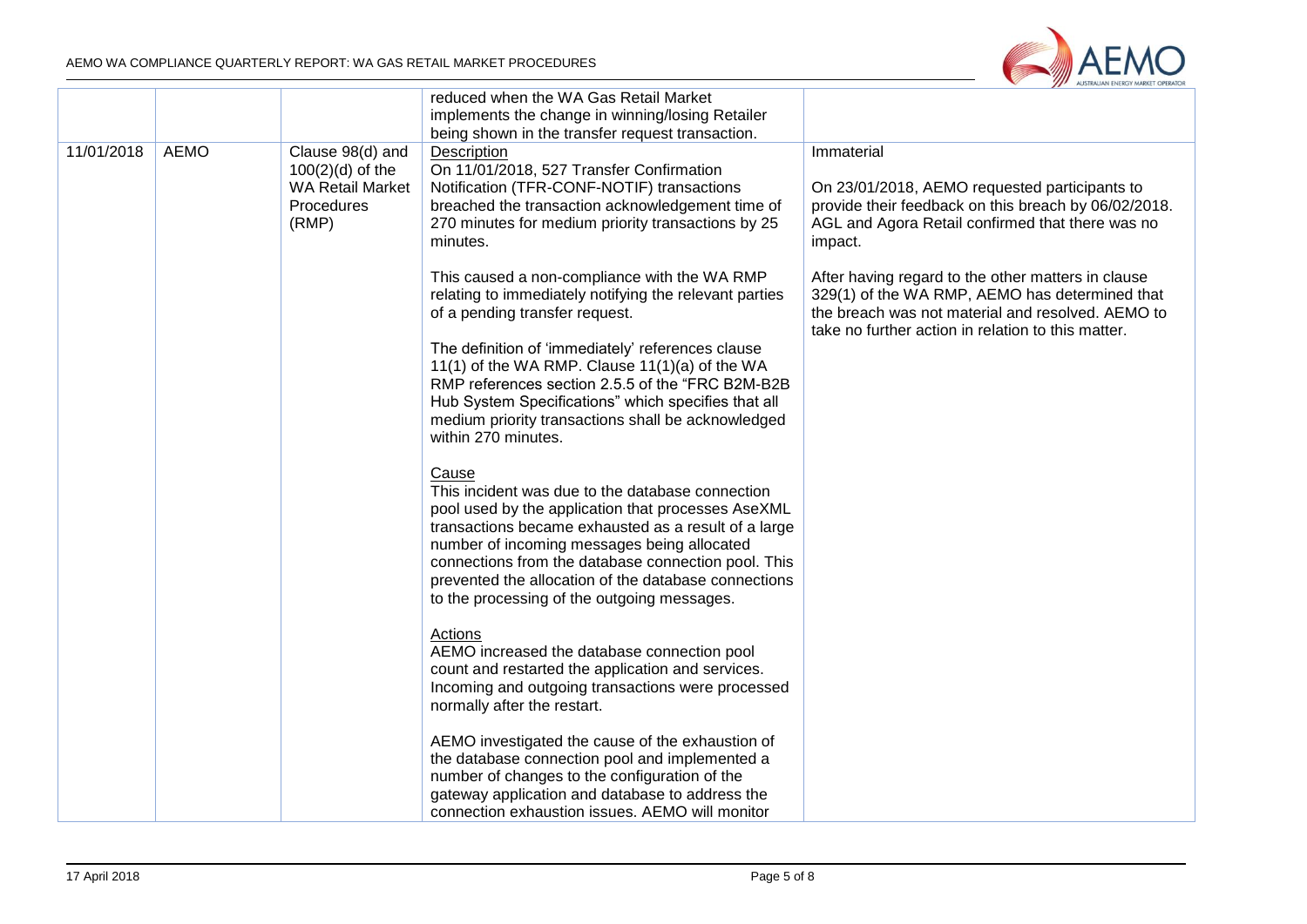

|            |               |                                                                    | the performance of the gateway application and<br>database.                                                                                                                                                                                                                                                                                                                                                                                                                                                                                                                                                                                                                                                                                                                                                                                                                                                                                                                                                                                                                                                                                                                                                                                                                                                                                                                                                                                                                                                                            |                                                                                                                                                                                                                                                                                                                                                                                                       |
|------------|---------------|--------------------------------------------------------------------|----------------------------------------------------------------------------------------------------------------------------------------------------------------------------------------------------------------------------------------------------------------------------------------------------------------------------------------------------------------------------------------------------------------------------------------------------------------------------------------------------------------------------------------------------------------------------------------------------------------------------------------------------------------------------------------------------------------------------------------------------------------------------------------------------------------------------------------------------------------------------------------------------------------------------------------------------------------------------------------------------------------------------------------------------------------------------------------------------------------------------------------------------------------------------------------------------------------------------------------------------------------------------------------------------------------------------------------------------------------------------------------------------------------------------------------------------------------------------------------------------------------------------------------|-------------------------------------------------------------------------------------------------------------------------------------------------------------------------------------------------------------------------------------------------------------------------------------------------------------------------------------------------------------------------------------------------------|
| 20/01/2018 | Alinta Energy | Clause 197(2) of<br>the WA Retail<br>Market<br>Procedures<br>(RMP) | Description<br>On Saturday 20/01/2018, Alinta Energy (Alinta) had<br>technical issues with its server which prevented it<br>from making submissions in the usual manner. As a<br>result, user's pipeline nomination amount (UPNA) for<br>the Parmelia pipeline and the Dampier Bunbury<br>Pipeline (DBP) for gas day 21/01/2018 were<br>submitted late by approximately one hour.<br>This appears to be a breach of clause 197(2) of the<br>WA RMP relating to notifying AEMO of the UPNA for<br>each gas day for each gate point at least 18 hours<br>before the start of the gas day.<br>Cause<br>This incident was due to Alinta's technical issues<br>with its server which prevented it from making<br>submission in the usual manner.<br>Actions<br>Alinta contacted AEMO and AEMO Support Hub<br>could not direct Alinta to the appropriate team for out<br>of business hours WA Gas Retail Market systems IT<br>support. Alinta forwarded the manual submissions to<br>AEMO at 2.12pm (WST). At 2.57pm (WST), Alinta's<br>systems were back online and submitted the UPNA<br>files. Alinta received acknowledgements from AEMO<br>for the UPNA files.<br>Alinta is going to:<br>consider options for making future<br>submissions in the event of an internal<br>server outage; and<br>seek AEMO contact details for out of<br>business hours support in the event that files<br>need to be submitted manually.<br>AEMO sent an email to the participants regarding to<br>the support AEMO provides to the participants in the | Immaterial<br>On 29/01/2018, AEMO requested participants to<br>provide their feedback on this breach by 12/02/2018.<br>AGL and Agora Retail confirmed that there was no<br>impact.<br>After having regard to the other matters in clause<br>329(1) of the WA RMP, AEMO has determined that<br>the breach was not material and resolved. AEMO to<br>take no further action in relation to this matter. |
|            |               |                                                                    |                                                                                                                                                                                                                                                                                                                                                                                                                                                                                                                                                                                                                                                                                                                                                                                                                                                                                                                                                                                                                                                                                                                                                                                                                                                                                                                                                                                                                                                                                                                                        |                                                                                                                                                                                                                                                                                                                                                                                                       |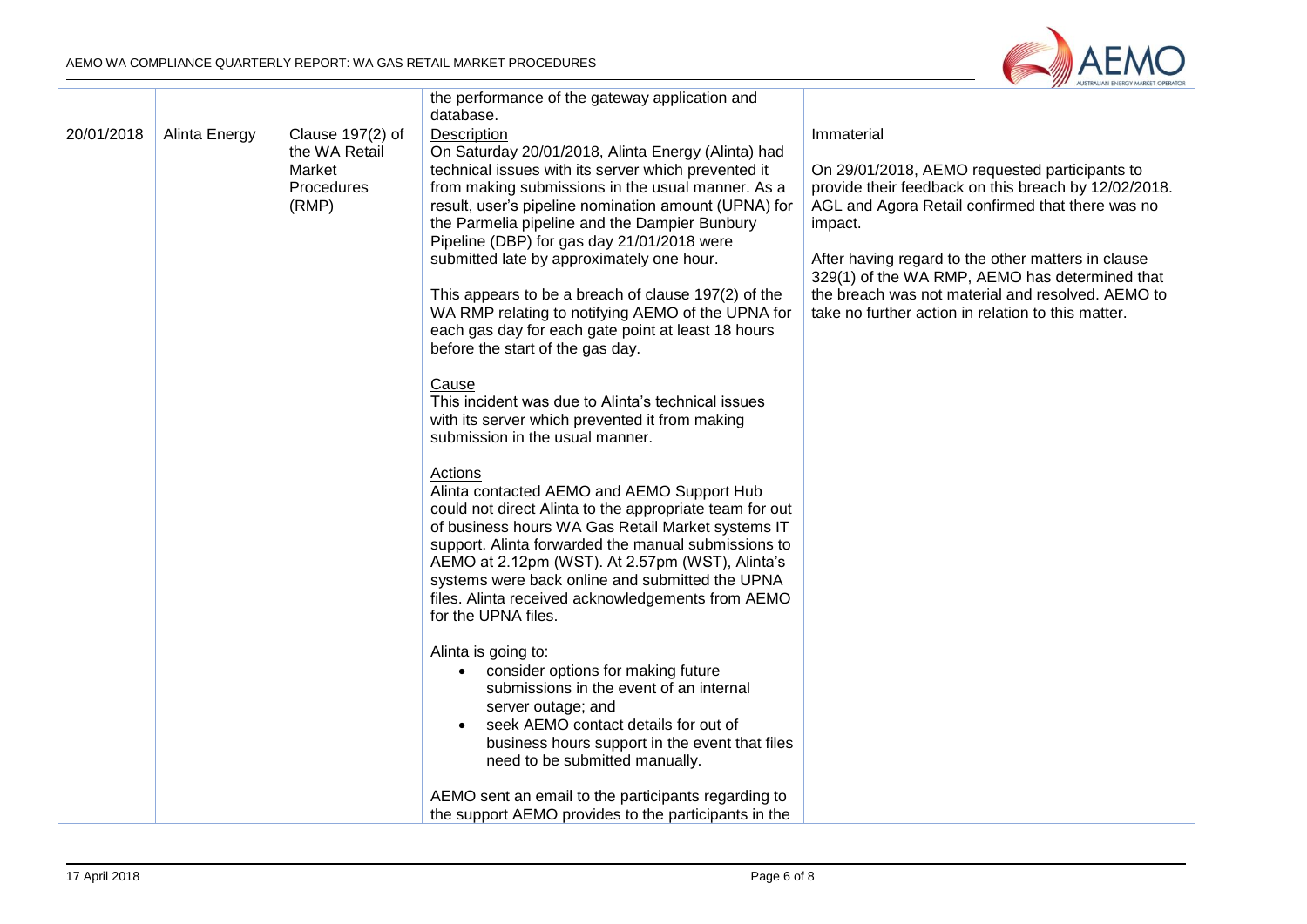÷



| 20/02/2018 | <b>ATCO</b> | Clause 158(1)(c)<br>of the WA Retail<br>Market<br>Procedures<br>(RMP) | WA Gas Retail Market on 01/03/2018.<br>Description<br>On 20/02/2018, ATCO failed to provide the interval<br>meter reading (INTMR) data to AEMO by 11:30am<br>WST.<br>On 19/02/2018, ATCO completed a change to the<br>meter set configuration at the site location of the<br>end-use industrial customer. The reconfiguration<br>resulted in a reduction in the number of operating<br>meters. The change was effected in ATCO's<br>metering data system on 19/02/2018, whereby the<br>deactivated operating meter's status was set to<br>'inactive'. On 20/02/2018, ATCO validated the<br>INTMR data for all industrial customers and began<br>the file transmission process to AEMO at<br>approximately 11:00am WST. However the process<br>was unsuccessful on three consecutive attempts.<br>The issue was escalated internally and urgent<br>investigations revealed the metering data system<br>was unable to create an energy record for the<br>recently deactivated operating meter, thereby<br>causing the INTMR data file transmission to fail. As a<br>workaround, the status of the deactivated meter was<br>set to 'active' and the INTMR data file was<br>successfully transmitted to AEMO at approximately<br>11:45am WST which was 15 minutes later than the<br>requirement outlined in clause 158(1)(c) of the WA<br>RMP.<br>This appears to be a breach of clause $158(1)(c)$ of<br>the WA RMP by ATCO.<br>The meter set configuration issue is isolated to the<br>one customer site and ATCO has not been made<br>aware of any impact on the participants.<br>Cause | Immaterial<br>On 14/03/2018, AEMO requested participants to<br>provide their feedback on this breach by 28/03/2018.<br>AGL confirmed that there was no impact on their<br>operations.<br>After having regard to the other matters in clause<br>329(1) of the WA RMP, AEMO has determined that<br>the breach was not material and resolved. AEMO to<br>take no further action in relation to this matter. |
|------------|-------------|-----------------------------------------------------------------------|----------------------------------------------------------------------------------------------------------------------------------------------------------------------------------------------------------------------------------------------------------------------------------------------------------------------------------------------------------------------------------------------------------------------------------------------------------------------------------------------------------------------------------------------------------------------------------------------------------------------------------------------------------------------------------------------------------------------------------------------------------------------------------------------------------------------------------------------------------------------------------------------------------------------------------------------------------------------------------------------------------------------------------------------------------------------------------------------------------------------------------------------------------------------------------------------------------------------------------------------------------------------------------------------------------------------------------------------------------------------------------------------------------------------------------------------------------------------------------------------------------------------------------------------------------------------------------------|----------------------------------------------------------------------------------------------------------------------------------------------------------------------------------------------------------------------------------------------------------------------------------------------------------------------------------------------------------------------------------------------------------|
|            |             |                                                                       | This incident was due to a failure of ATCO's<br>metering data system in processing a meter set                                                                                                                                                                                                                                                                                                                                                                                                                                                                                                                                                                                                                                                                                                                                                                                                                                                                                                                                                                                                                                                                                                                                                                                                                                                                                                                                                                                                                                                                                         |                                                                                                                                                                                                                                                                                                                                                                                                          |
|            |             |                                                                       | change on a multi-MIRN industrial customer site                                                                                                                                                                                                                                                                                                                                                                                                                                                                                                                                                                                                                                                                                                                                                                                                                                                                                                                                                                                                                                                                                                                                                                                                                                                                                                                                                                                                                                                                                                                                        |                                                                                                                                                                                                                                                                                                                                                                                                          |